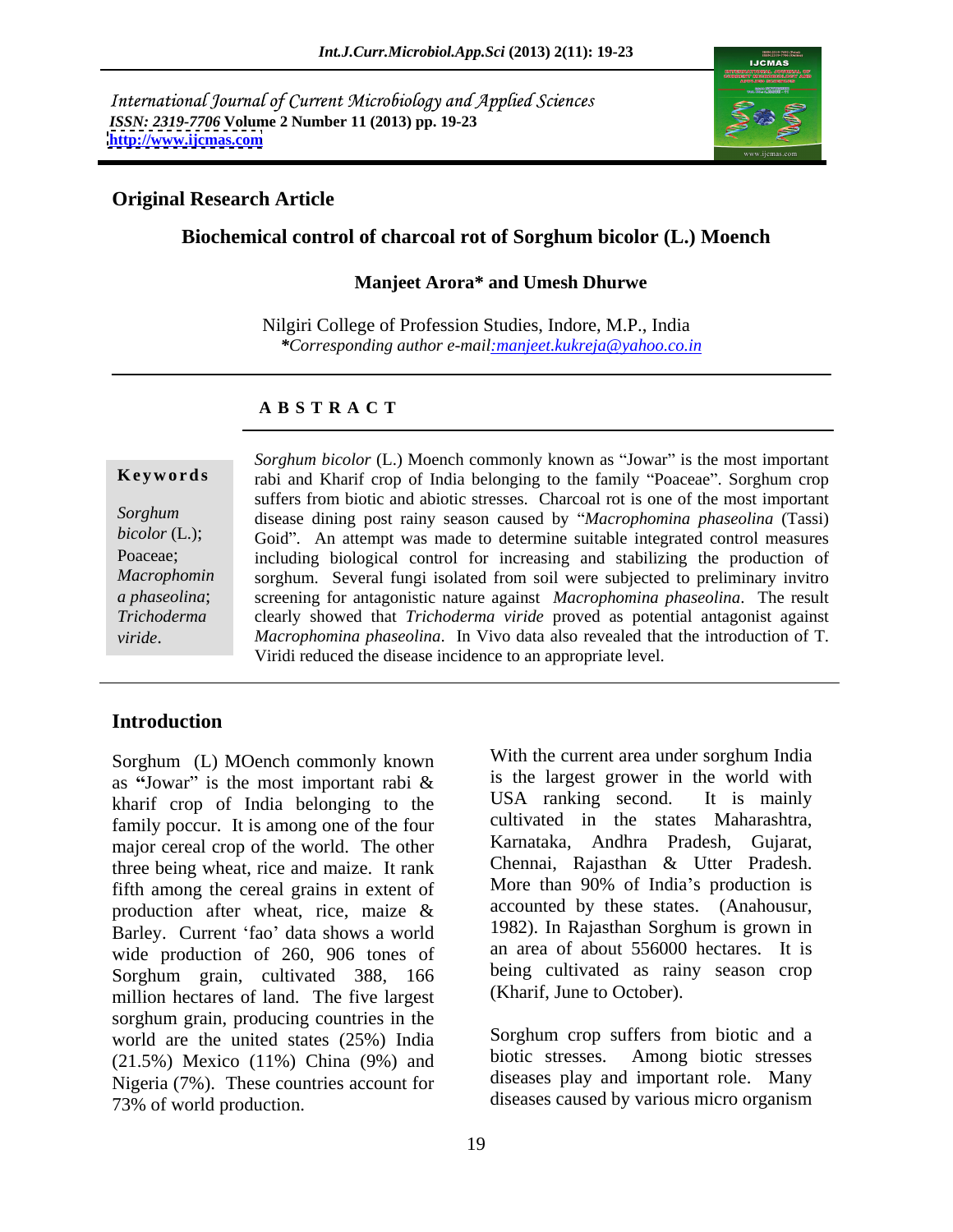like bacteria, viruses, mytoplasma, and T. viride and M. Phaseolina. The fungal pathogens. Among fungal diseases common in India. Several of which have an adverse effect on yield. Stalk rot is one of the most important disease during post rainy season. Due to charcoal rot 15.5%

In Rajasthan State there is no published inoculated at a distance of 20 mm of looking to the paucity of information on the control of the disease in Rajasthan State an immediate attention from the research side is needed. Hence the present  $\mathbf{I} \mathbf{n}$  -Vivo investigation was aimed to undertake a production of sorghum, results of which

The inoculums of biological antagonist Trichoderma Viride was prepared by multiplying the fungus on wheat husk bran saw dust medium having the composition 75 g wheat husk, 25 g saw dust mixed

Fifty grams of medium was taken in each 250 ml conical flask and sterilized at 20 with sterile distilled water as and when<br>lbs presence for 30 minutes. The flasks required. Observation on incidence of lbs presence for 30 minutes. The flasks were inoculated with small blocks containing young growing sclerotia of *T. viride* and then incubate at  $29^{\circ}C \pm 1^{\circ}C$  for 10 days. **Result and Discussion** 

possible existence of antagonism between

charcoal rot (M. Phaseolina) are quite *phaseolina* was studied by following *T. viride* and M. Phaseolina. antagonistic nature of *T. viride* against *M.*  method.

## **Dual Agar Culture**

and 35% of seed weight loss was observed Method PDA was poured in 90 mm. petri in Dharwad of Karnataka (An ahosur & Patil, 1983). Charcoal rot diseases to solidify then these plates were reduced grain yield by 38% in CSH-1  $\&$  inoculated with 5 mm mycilial disc of T. 31% in CSH-6 (Choudhari *et al* 1987). *viride* and *M. phaseolina* obtained from report about the control of this disease. So facing with in from the centre same plates (20 ml. per plate) and was allowed inoculated with 5 mm mycilial disc of*T.*  three days old cultures of the fungus were inoculated at a distance of 20 mm of petriplates (Morton *et al*. 1955).

### *In -Vivo*

thorough study on biological control of the In pot experiment, the inoculums of *M.*  disease for increasing & stabilizing the *phaseolina* grown on sand maize meal are incorporated here in. each pot having a diameter of 15cm. at the **Materials and Methods** added per kg. of soil. The inoculated with water. The same state of allowed to grow for about one week. In medium was added to the sterilized soil of rate of 1:10 i.e. 100g of inoculums was organism was allowed to grow for one week and then the antagmistic fungus, *T. viride* grown on wheat husk bran – saw dust medium was added to soil at the rate of 50 gm/pot which was previously inoculated with *M. phaseolina* and was each pot seeds were sown. Each treatment was replicated 8 times watering was done with sterile distilled water as and when required. Observation on incidence of seed and seedling rot were recorded, after one week and 3 weeks of sowing.

# **Result and Discussion**

*In-vitro*  This study was carried out on possible Experiments were carried out to know *Trichoderma viride* and *Macrophomina*  existence of antagonism between *phaseolina*.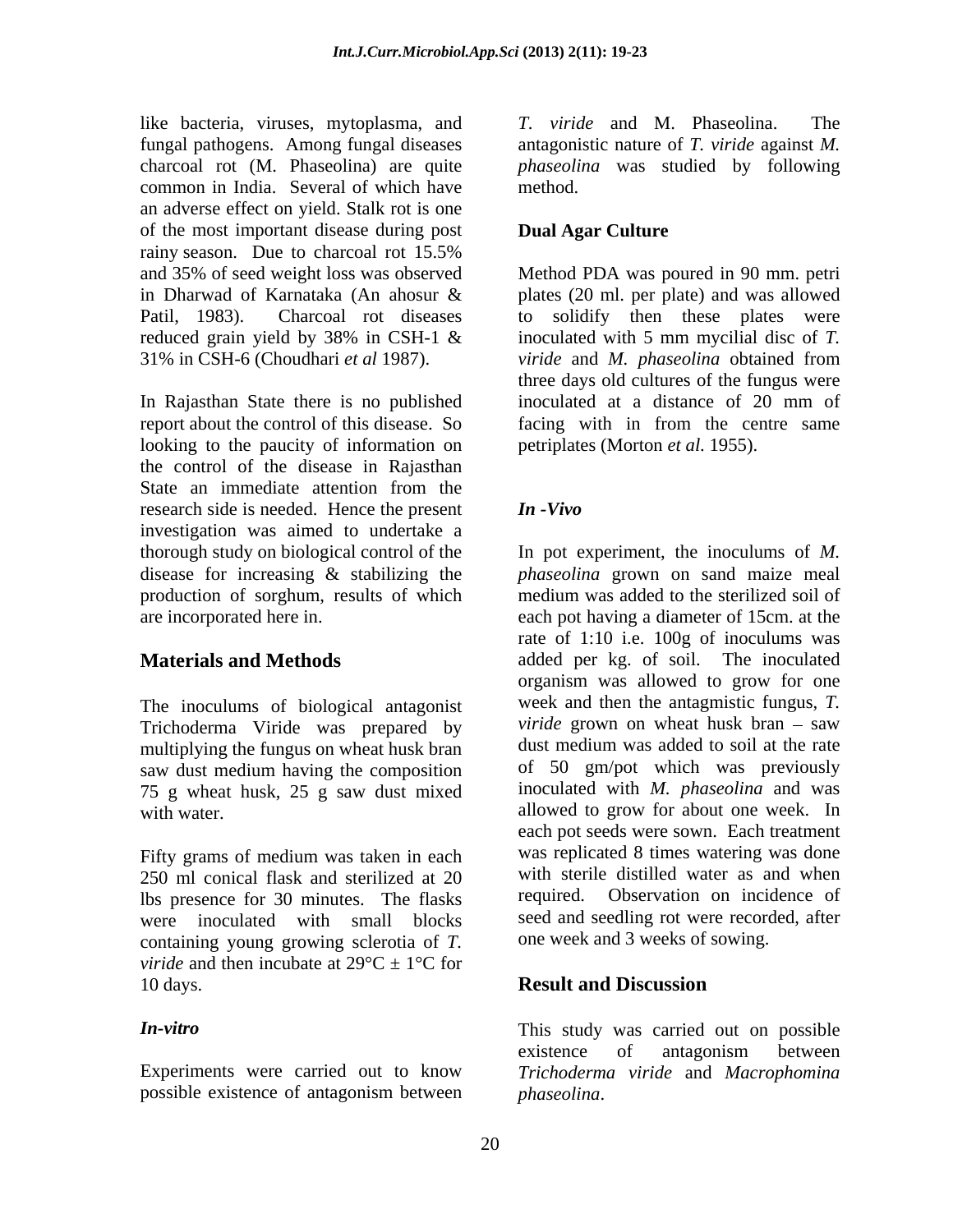Several fungi isolate from soil were that the *T. viride* proved as a potential subjected to preliminary screening for antagonism against *Macrophomina phaseolina* by dual culture method. **In-vivo** 

Two genera screened viz *Aspergillus* spp In pot experiment *T. viride* was applied to and *Trichoderma* spp. Only *Trichoderma* Spp has exhibited antagonism against the pathogen. Out of two species 25% of seed rot and 45% seedling rot, *Trichoderma, Trichoderma harzianam* exhibited mild antagonism nehile was observed as 45% while in soil, when *Trichoderma viride* exhibited moderate inoculated only with *M. phaseolina* caused antagonism against *Macrophomina*  45% of seed rot, 55% of seedling rot, total *phaseolina*. The % of disease control observed

Hence species of *Trichoderma viride* was uninoculated observed no disease. The further screened for its antagonistic results obtained were present in table 1  $\&$ behavior against *Macrophomina*  2 and fig. 1. The data revealed that the *phaseolina* of the 6 different isolated of introduction of *Trichoderma viride Trichoderma viride* tested only four of reduced the disease to a appreciate level in them showed some antagonism against the comparism and it checked with  $T$ . *viride*. pathogen. However, no prominent The % of disease control was 70% exhibitory zone was observed against the pathogen by these isolates. From **Antagonism between** *T. viride* **and** preliminary experiments, it is concluded M. phaseolina that *Trichoderma viride* (Tr) was the most

showed its antagonistic nature against caused by seed planting method. *M. phaseolina.* In this the fungal disc of enucubation, a brown coloured line started

**Preliminary screening & selection of** The dark brown line measured 3mm in **biocontrol agent biocontrol agent biocontrol** agent **b b width** and become very clear by 72 hours of incubation. The results clearly showed antagonist *M. phaseolina*.

### *In- vivo*

soil as wheat husk bran saw dust culture. The soil inoculated with *T. viride* caused 25% of seed rot and 45% seedling rot,<br>total 70% where the % of disease control was observed as 45% while in soil, when 100%. The % of disease control observed is '0' (zero). While healthy or uninoculated observed no disease. introduction of *Trichoderma viride* comparism and it checked with *T. viride*. The % of disease control was 70%

# *M. phaseolina*

effective isolate against *Macrophomina* The antagonistic nature of Trichoderma *phaseolina* there it is selected as a species against *M. phaseolina* was bicontrol agent for further study (*in-vitro* reported by various workers both in-vitro & *in-vivo*). and in-vivo experiments. Ferrera (1976) The antagonistic nature of *Trichodrma*  strains of pathogen like *R. solanki* and *M. viride* against *Macrophomina phaseolina phaseolina*. Alagarswamy *et al.*, (1987) was studied by dual agar culture method. Studied the efficiency of Trichoderma In this method *Trichoderma viride* species in the control of root rot of cotton *T.viride* was also enoculated at a distance documented in various studies under of 20 mm from the disc of *M. phaseolina* in 90 mm petriplate. After 48 hours of papavizas, 1989; Manibhushan Rao 1989; appearing wherever the hyphal of both Chandra 1991; Maramara & Panningbaten, **Friedmann strengthm in the dark brown line measured 3mm in the state brown line and the state of the dark brown line measured 3mm in the data brown line measured in the state of the state of the state of the state of the** observed that *T. viride* parasitized 14 to 16 caused by seed planting method. Inhibition by *T. viride* was well laboratory conditions (Lowis and Khan and Hussain 1991; Kheri and 1993 & Vijayan *et al.,* 1994).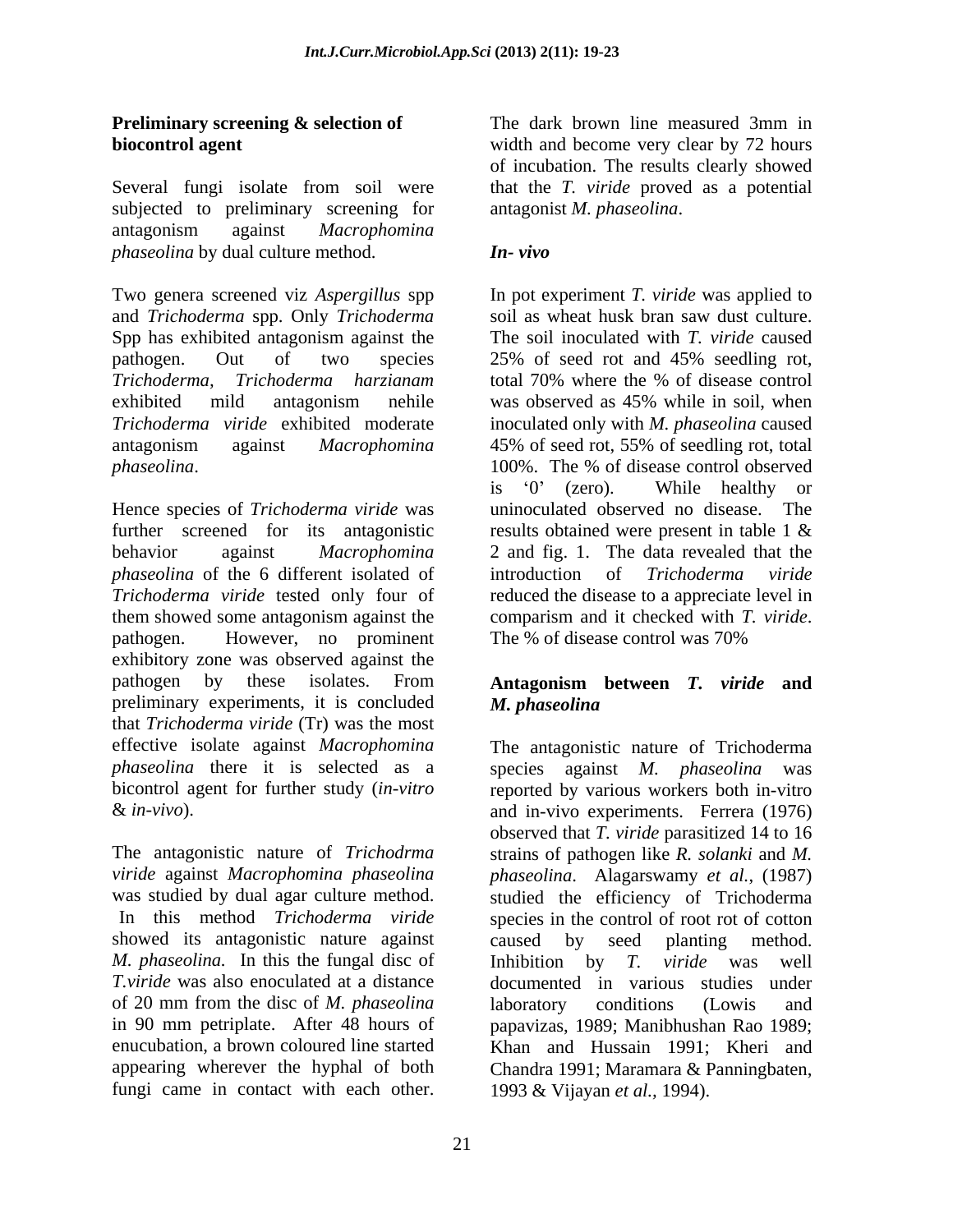| S.No.                        | Fungus                              | <b>Growth of test</b><br>fungus (in cms) | Growth of M.<br>$ -$<br><i>phaseolina</i> (in cms) |
|------------------------------|-------------------------------------|------------------------------------------|----------------------------------------------------|
| $\sim$ $\sim$<br>101.        | As per gillus flavus                | $\sqrt{4}$<br>L.40                       |                                                    |
| $\Omega$<br>$U\mathcal{L}$ . | As per gillus niger                 |                                          |                                                    |
| 03.                          | Trichoderma harzianum               |                                          | ு.                                                 |
| 04.                          | $\sim$ $\sim$<br>Trichoderma viride |                                          | <u>.</u>                                           |

**Table.1** Preliminary screening of soil for antagonism against *M. phaseolina*

**Table.2** Percentage of disease control with *T. viride* against *M. phaseolina*

| ◡•          | <b>Organism inoculated</b>     |                 | Disease incidence           |                          | % disease      |
|-------------|--------------------------------|-----------------|-----------------------------|--------------------------|----------------|
| No.         | with soil                      | <b>Seed Rot</b> | <b>Seedling rot</b> $(\% )$ | <b>Total</b>             | <b>Control</b> |
| 01.         | Trichoderma viride             |                 |                             | $\overline{\phantom{0}}$ |                |
| 02.         | M. phaseolina                  | .               | - -                         | 100                      | $00\,$         |
| plants<br>∸ | <b>Healthy or Uninoculated</b> | 0.90            | 10.20                       | $4.4 - 4.6$<br>11.10     | $- -$          |

(Weindling 1934, Ferrera - Cerrato 1976, Khan and Hussen; 1991 and Vijayan 1994, caused by *M. phaseolina* by employing *T. viride* was studied. The biological control

In the present study *T. viride* was allowed *phaseolina* in dual agar culture. It is field scale to combat the disease problem species of trichoderma in the control of many soil borne plant pathogen (Weinding 1934; Thomas 1938; Nortan 1954; gaffer

zone was observed around the mycelia growth of germinated microsclerotia in *viride* to soil as wheat bran saw dust clear only at later hours of incubation (72

Thus, several workers reported that hours). This clearly indicates the lysis of *T.viride* was found to be superior in the cell of *M. phaseolina*. In dual agar inhibiting the growth of *M. phaseolina* culture brown line appeared at 48 hours of gaikwat *et al*. 2002).In the present work, brown zone in dual agar culture gives biological control of an important soil evidence of lysis of the cell of *M.*  borne disease of sorghum i.e. charcoal rot *phaseolina* when they come in contact incubation and became very prominent at 86 hours of incubation. The formation of *phaseolina* when they come in contact with the cells of *T. viride.*

agent  $(Tr_1)$  was selected from soil of The present results are closely collaborate sorghum against charcoal rot disease. with the above findings. Therefore, it can to germinate with the microscterolia of *M.*  antagonistic nature may be explained at worth while to mention the utilization of for which further studied at field level The present results are closely collaborate be concluded the *T. viride* is an effective antagonist against *M. phaseolina* and the field scale to combat the disease problem should be carried out.

1968, ferrara 1976; Shekunova & Volkora and *M. phaseolina* confirmed that *T. viride*  1977) is a strong antagonist to *M. phaseolina*. Further the formation of a light brown growth of test organism by dual agar dual agar culture. The brown zone was culture markedly reduce the seen & The interaction studies between *T. viride* The antagonist completely inhibited the culture method. The introduction to *T. viride* to soil as wheat bran saw dust seeding rot.